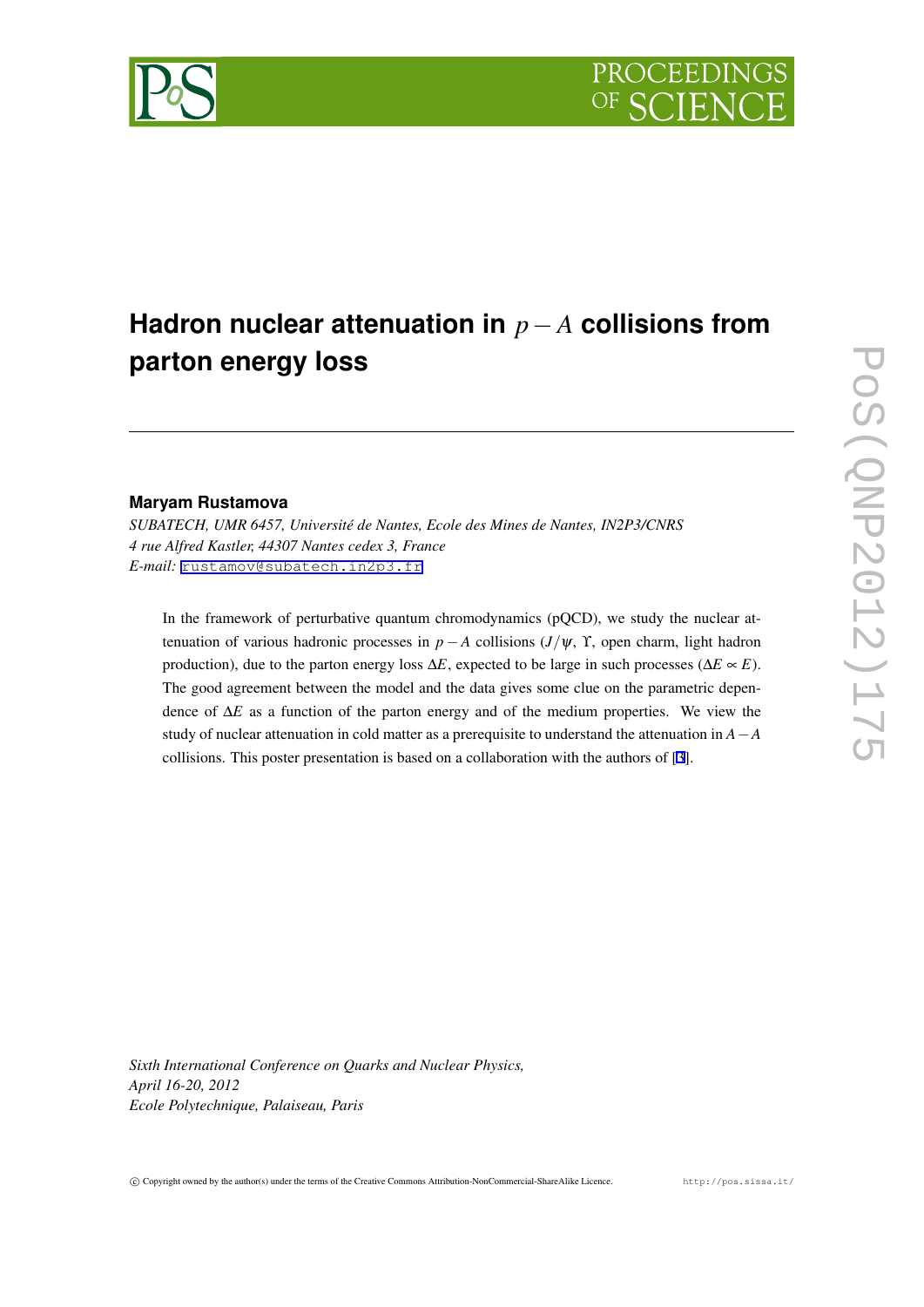#### 1. Motivation: Nuclear Suppression

Relativistic heavy ion collisions make it possible to study nuclear matter at energy densities far above those of normal matter. Information on the properties of quark-gluon plasma (QGP) can be obtained by the nuclear modification factor *RAA*, which is by definition the ratio between *AA* and *pp* collisions of the differential cross section for the production of a given hadron type,

$$
R_{AA} = \frac{1}{n_{coll}} \frac{d\sigma_{AA}(p_T)/dp_T}{d\sigma_{pp}(p_T)/dp_T}
$$
(1.1)

At RHIC and now at LHC one observes a small  $R_{AA}$  at high  $p_T$  (see Fig.1), which may be interpreted as a consequence of the parton energy loss ∆*E* suffered by partons through the hot and dense medium. It is common to refer to an observed  $R_{AA} \ll 1$  as "jet-quenching".



Figure 1: Nuclear modification factor measured in  $Pb - Pb$  collisions at  $\sqrt{s} = 2.76$  TeV.

Schematically one can illustrate large  $p<sub>T</sub>$  production as in Fig.2. One sees that, to produce a hadron with energy  $\propto p_T$ , the parent parton is initially produced with the energy  $p_T + \Delta E$ .



**Figure 2:** Large  $p_T$  hadron production. The parent parton produced in the hard subprocess must have the energy  $p_T + \Delta E$ .

The expression for  $R_{AA}$  can be roughly written by taking into account the shift in  $p_T$  (in the presence of the medium) in the  $p - p$  cross section: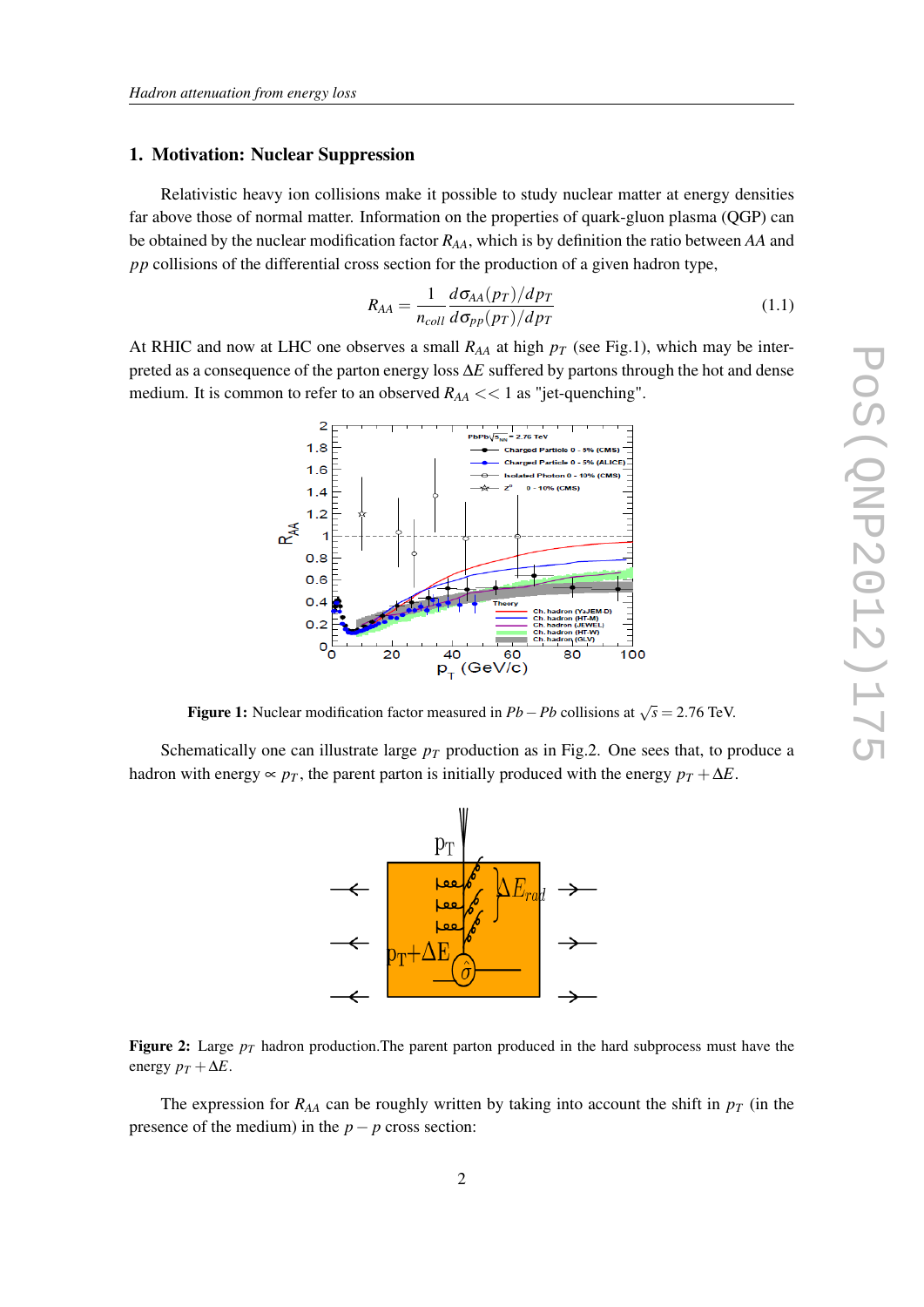$$
R_{AA} = \frac{1}{n_{coll}} \frac{d\sigma_{AA}(p_T)/dp_T}{d\sigma_{pp}(p_T)/dp_T} \simeq \frac{d\sigma_{pp}(p_T + \Delta E)/dp_T}{d\sigma_{pp}(p_T)/dp_T}
$$
(1.2)

Typically, the inclusive hadron production at large  $p_T$  in  $p - p$  collisions can be parametrized as:

$$
\frac{d\sigma_{pp}(p_T)}{dp_T} \propto \frac{1}{p_T^n} \quad (n > 1),\tag{1.3}
$$

leading to:

$$
R_{AA} \simeq \left(\frac{p_T}{p_T + \Delta E}\right)^n < 1. \tag{1.4}
$$

The obtained expression for *RAA* shows qualitatively the suppression of the nuclear modification factor for large ∆*E*.

Similarly to the data showing the suppression of  $R_{AA}$  in  $A - A$  collisions at large  $p<sub>T</sub>$ , there exist some data showing a strong nuclear suppression in  $p - A$  collisions at large  $x_F$ .



Figure 3: Large *xF*/rapidity suppression.

In the early 90s, it has been suggested by Gavin and Milana [\[1\]](#page-5-0) that parton energy loss in cold nuclear matter might be responsible for the suppression observed in  $p - A$  collisions. Indeed, by following the above sketch for jet-quenching at large  $p<sub>T</sub>$ , one can express the cross section in  $p<sub>T</sub>$ collisions as the one in  $p - p$  with the shift in  $x_F$  taking into account the parton energy loss:

$$
R_{pA} = \frac{1}{A} \frac{d\sigma_{pA}(x_F)/dx_F}{d\sigma_{pp}(x_F)/dx_F} \simeq \frac{d\sigma_{pp}(x_F + \delta x_F)/dx_F}{d\sigma_{pp}(x_F)/dx_F}
$$
(1.5)

The *p− p* differential cross section taken from the experimental data can be parametrized as

$$
\frac{d\sigma_{pp}}{dx_F} \propto (1 - x_F)^n \tag{1.6}
$$

Hence:

$$
R_{pA} \simeq \left(1 - \frac{\delta x_F}{1 - x_F}\right)^n \tag{1.7}
$$

For large energy loss (i.e., large  $\delta x_F$ ), one observes a strong suppression of the nuclear modification factor, explaining qualitatively the data using parton energy loss. Cold nuclear matter provides a clean environment to study basic properties of parton energy loss (as compared to a QGP).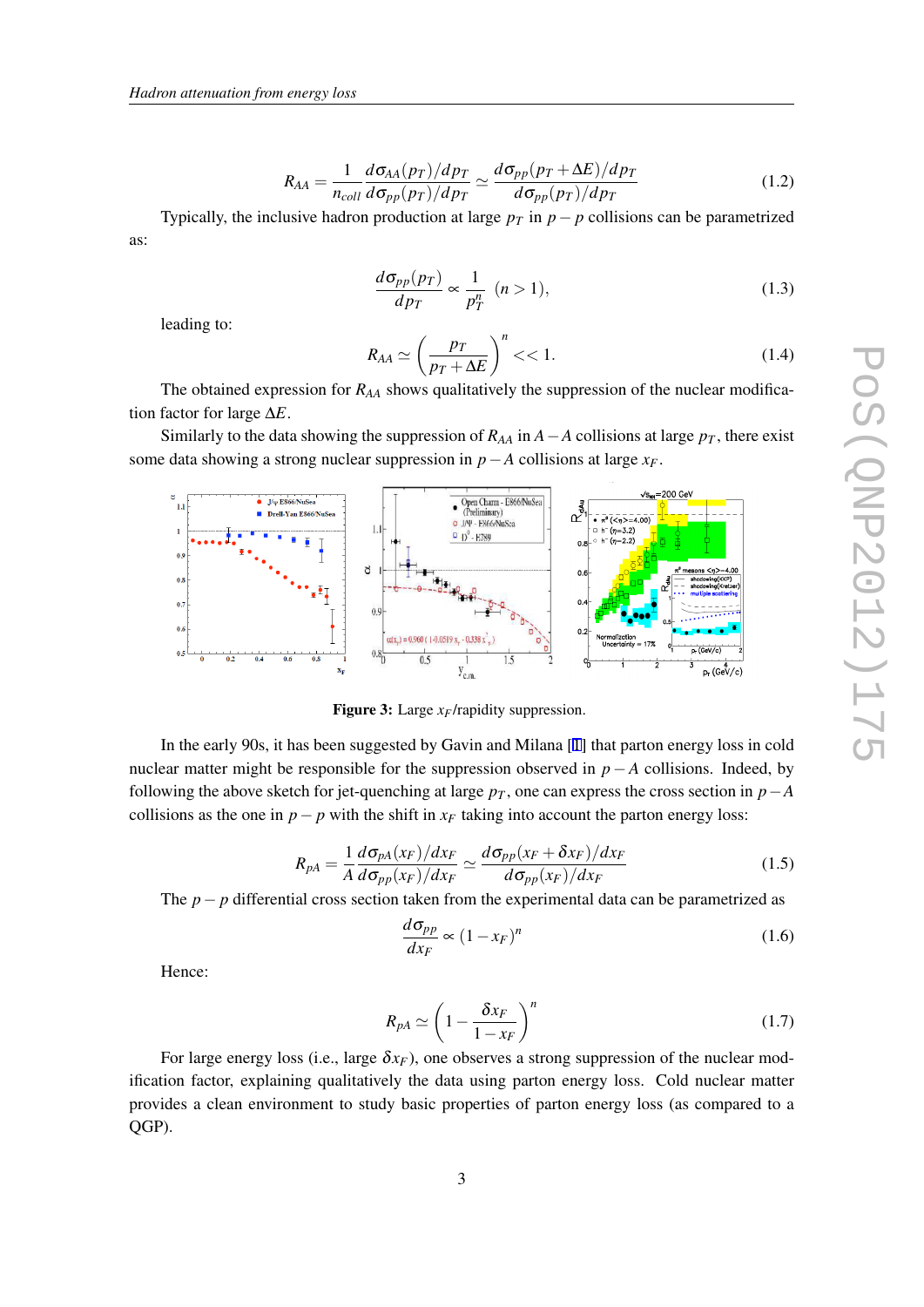#### 2. Energy Loss in *p−A* collisions

The parton energy loss is a crucial quantity in our studies, therefore it needs to be well defined before we proceed to the model and predictions. In this section we describe the calculation of energy loss associated to  $J/\psi$  production in p-A collisions. Studying energy loss through the nucleus is more convenient in the nucleus rest frame. We denote the  $J/\psi$  energy in this frame by *E* and consider for simplicity the generic process  $gg \to c\bar{c}$ . Let us denote by  $t_{octet}$  the time during which the  $c\bar{c}$  is in a color octet state and by  $t_{hadro}$  the hadronization time of the  $J/\psi$ .



We consider the limit where the hard production time  $t_{hard}$  of the  $c\bar{c}$  pair is large compared to the size of the nucleus,  $t_{hard} \sim \frac{E}{M^2} >> L$  and much smaller than the time when the *c* $\bar{c}$  pair turns into color singlet:

$$
L << t_{hard} << t_{octet}
$$

With this assumption, the partonic subprocess effectively looks like small angle scattering of a color charge, living up to a time *∼ thadro*.



The relevant quantity to calculate is the medium-induced radiation spectrum,

$$
\omega \frac{dI}{d\omega}\bigg|_{ind} = \omega \frac{dI}{d\omega}\bigg|_{pA} - \omega \frac{dI}{d\omega}\bigg|_{pp}
$$
\n(2.1)

In the limit where the radiated gluon formation time  $t_f$  >>  $L$ , the radiation does not resolve the nuclear target, which thus acts as an effective pointlike scatterer.

When calculating the medium-induced radiation with physical gluon polarizations, the important contribution comes from the interference term:



The final expression for the medium-induced radiation spectrum and energy loss are [\[2\]](#page-5-0) :

$$
\omega \frac{dI}{d\omega}\bigg|_{ind} = \frac{N_c \alpha_s}{\pi} \{ \ln(1 + \frac{E^2 \Delta q_\perp^2}{\omega^2 M_\perp^2}) - \ln(1 + \frac{E^2 \Lambda^2}{\omega^2 M_\perp^2}) \},\tag{2.2}
$$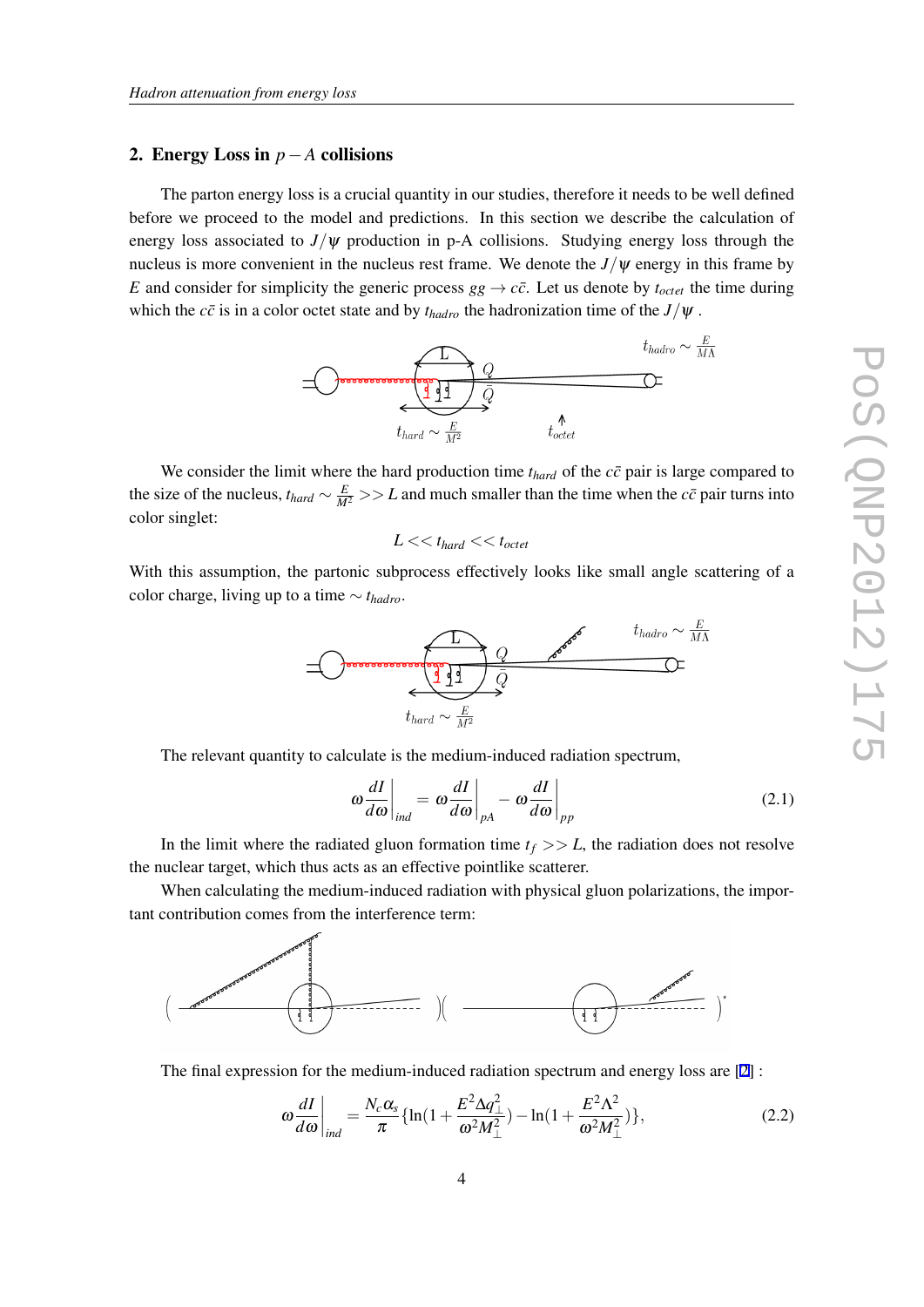$$
\Delta E \propto N_c \alpha_s \frac{\sqrt{\Delta q_\perp^2} - \Lambda}{M_\perp} E,\tag{2.3}
$$

Where  $M_{\perp} = \sqrt{M^2 + p_{\perp}^2}$ ,  $\Delta q_{\perp}^2$  is the transverse momentum broadening and  $\Lambda = \Lambda_{QCD}$ .

One must emphasize that the  $\Delta E \propto E$  dependence is quantitavely similar to that of Bethe-Heitler radiation.

### 3. Comparison to quarkonium data

The model consists in expressing the *J*/ $\psi$  differential production cross section in  $x_F$  in  $p - A$ collisions simply as that in *p* − *p* collisions, with a shift in  $x_F$  accounting for the energy loss  $\varepsilon$  of the  $J/\psi$  partonic parent through the nucleus :

$$
\frac{1}{A}\frac{d\sigma_{pA}^{\psi}}{dx_F}(x_F) = \int_0^{\varepsilon_{max}} P(\varepsilon) \frac{d\sigma_{pp}^{\psi}(x_F + \delta x_F(\varepsilon))}{dx_F} d\varepsilon \tag{3.1}
$$

According to energy conservation,  $\varepsilon \leq \varepsilon_{max} \simeq (1 - x_F)E_p$ . The average over  $\varepsilon$  is performed using the quenching weight  $P(\varepsilon)$ , which is defined by :

$$
P(\varepsilon) \simeq \frac{dI}{d\varepsilon} \exp\{-\int_{\varepsilon}^{\infty} \frac{dI}{d\omega} d\omega\}
$$
 (3.2)

As was mentioned in the previous section, the *J*/ $\psi$  cross section in *p* − *p* collisions is extracted from the experiment.

The comparisons were made with data from various experiments. Fig4. shows the predictions for *J/*ψ suppression from energy loss [[3](#page-5-0)] compared E866 data. As one can see, the agreement with data is quite good.



**Figure 4:** *J*/ $\psi$  suppression predicted at  $\sqrt{s} = 38.7$  GeV.

#### 4. Outlook: Open charm suppression

There exist large  $x_F$  data for open charm production in  $p - p$  collisions (Fig.5).